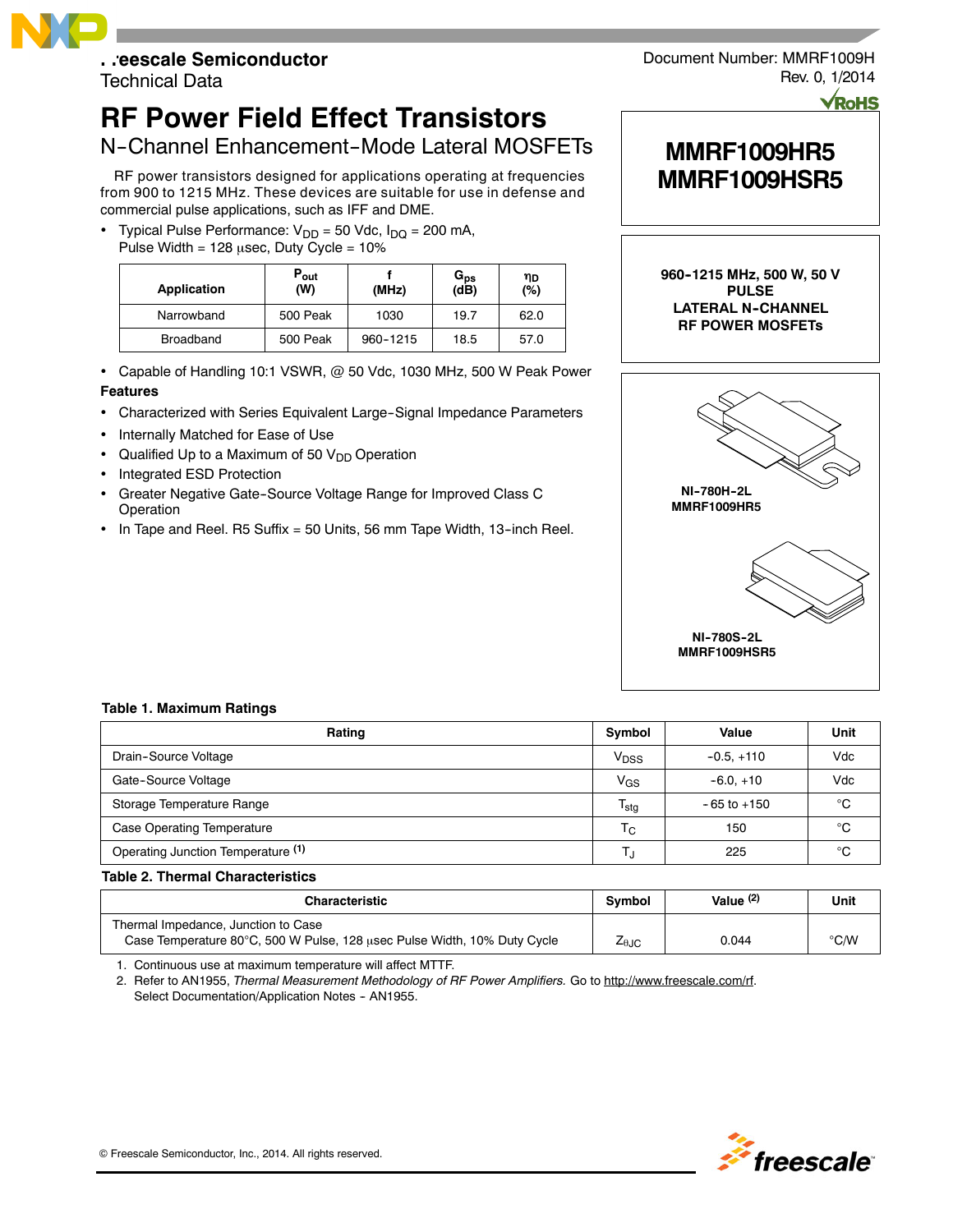

#### **Table 3. ESD Protection Characteristics**

| <b>Test Methodology</b>                                                                                                                                                                                  |                         | <b>Class</b>     |            |                   |      |
|----------------------------------------------------------------------------------------------------------------------------------------------------------------------------------------------------------|-------------------------|------------------|------------|-------------------|------|
| Human Body Model (per JESD22-A114)                                                                                                                                                                       |                         | 2, passes 2600 V |            |                   |      |
| Machine Model (per EIA/JESD22-A115)                                                                                                                                                                      |                         |                  |            | B, passes 200 V   |      |
| Charge Device Model (per JESD22-C101)                                                                                                                                                                    |                         |                  |            | IV, passes 2000 V |      |
| <b>Table 4. Electrical Characteristics</b> $(T_A = 25^{\circ}C \text{ unless otherwise noted})$                                                                                                          |                         |                  |            |                   |      |
| <b>Characteristic</b>                                                                                                                                                                                    | Symbol                  | Min              | <b>Typ</b> | Max               | Unit |
| <b>Off Characteristics</b>                                                                                                                                                                               |                         |                  |            |                   |      |
| Gate-Source Leakage Current<br>$(V_{GS} = 5$ Vdc, $V_{DS} = 0$ Vdc)                                                                                                                                      | $I_{GSS}$               |                  |            | 10                | μAdc |
| Drain-Source Breakdown Voltage<br>$(V_{GS} = 0$ Vdc, $I_D = 200$ mA)                                                                                                                                     | $V_{(BR)DSS}$           | 110              |            |                   | Vdc  |
| Zero Gate Voltage Drain Leakage Current<br>$(V_{DS} = 50$ Vdc, $V_{GS} = 0$ Vdc)                                                                                                                         | <b>l</b> <sub>DSS</sub> |                  |            | 20                | uAdc |
| Zero Gate Voltage Drain Leakage Current<br>$(V_{DS} = 90$ Vdc, $V_{GS} = 0$ Vdc)                                                                                                                         | <b>I</b> <sub>DSS</sub> |                  |            | 200               | uAdc |
| <b>On Characteristics</b>                                                                                                                                                                                |                         |                  |            |                   |      |
| Gate Threshold Voltage<br>$(V_{DS} = 10$ Vdc, $I_D = 1.32$ mA)                                                                                                                                           | $V_{GS(th)}$            | 0.9              | 1.7        | 2.4               | Vdc  |
| Gate Quiescent Voltage<br>$(V_{DD} = 50$ Vdc, $I_D = 200$ mAdc, Measured in Functional Test)                                                                                                             | $V_{GS(Q)}$             | 1.7              | 2.4        | 3.2               | Vdc  |
| Drain-Source On-Voltage<br>$(V_{GS} = 10$ Vdc, $I_D = 3.26$ Adc)                                                                                                                                         | $V_{DS(on)}$            |                  | 0.25       |                   | Vdc  |
| Dynamic Characteristics (1)                                                                                                                                                                              |                         |                  |            |                   |      |
| Reverse Transfer Capacitance<br>$(V_{DS} = 50$ Vdc $\pm$ 30 mV(rms) ac @ 1 MHz, V <sub>GS</sub> = 0 Vdc)                                                                                                 | C <sub>rss</sub>        |                  | 0.2        |                   | pF   |
| Output Capacitance<br>$(V_{DS} = 50$ Vdc $\pm$ 30 mV(rms) ac @ 1 MHz, V <sub>GS</sub> = 0 Vdc)                                                                                                           | $C_{\text{oss}}$        |                  | 697        |                   | pF   |
| Input Capacitance<br>$(V_{DS} = 50$ Vdc, $V_{GS} = 0$ Vdc $\pm$ 30 mV(rms) ac @ 1 MHz)                                                                                                                   | $C_{iss}$               |                  | 1391       |                   | pF   |
| Functional Tests (In Freescale Narrowband Test Fixture, 50 ohm system) $V_{DD}$ = 50 Vdc, $I_{DQ}$ = 200 mA, $P_{out}$ = 500 W Peak (50 W Avg.),<br>$f = 1030$ MHz, 128 usec Pulse Width, 10% Duty Cycle |                         |                  |            |                   |      |

| Power Gain        | $G_{DS}$   | 18.5              | 19.7  | 22.0              | dB |
|-------------------|------------|-------------------|-------|-------------------|----|
| Drain Efficiency  | ηp         | 58.0              | 62.0  | $\hspace{0.05cm}$ | %  |
| Input Return Loss | <b>IRL</b> | $\hspace{0.05cm}$ | $-18$ | -9                | dB |

**Typical Broadband Performance — 960-1215 MHz** (In Freescale 960-1215 MHz Test Fixture, 50 ohm system) V<sub>DD</sub> = 50 Vdc,

| $I_{DQ}$ = 200 mA, $P_{out}$ = 500 W Peak (50 W Avg.), f = 960-1215 MHz, 128 usec Pulse Width, 10% Duty Cycle |                 |  |      |  |    |  |
|---------------------------------------------------------------------------------------------------------------|-----------------|--|------|--|----|--|
| Power Gain                                                                                                    | G <sub>ps</sub> |  | 18.5 |  | dB |  |
| Drain Efficiency                                                                                              | ηD              |  | 57.0 |  | %  |  |

1. Part internally matched both on input and output.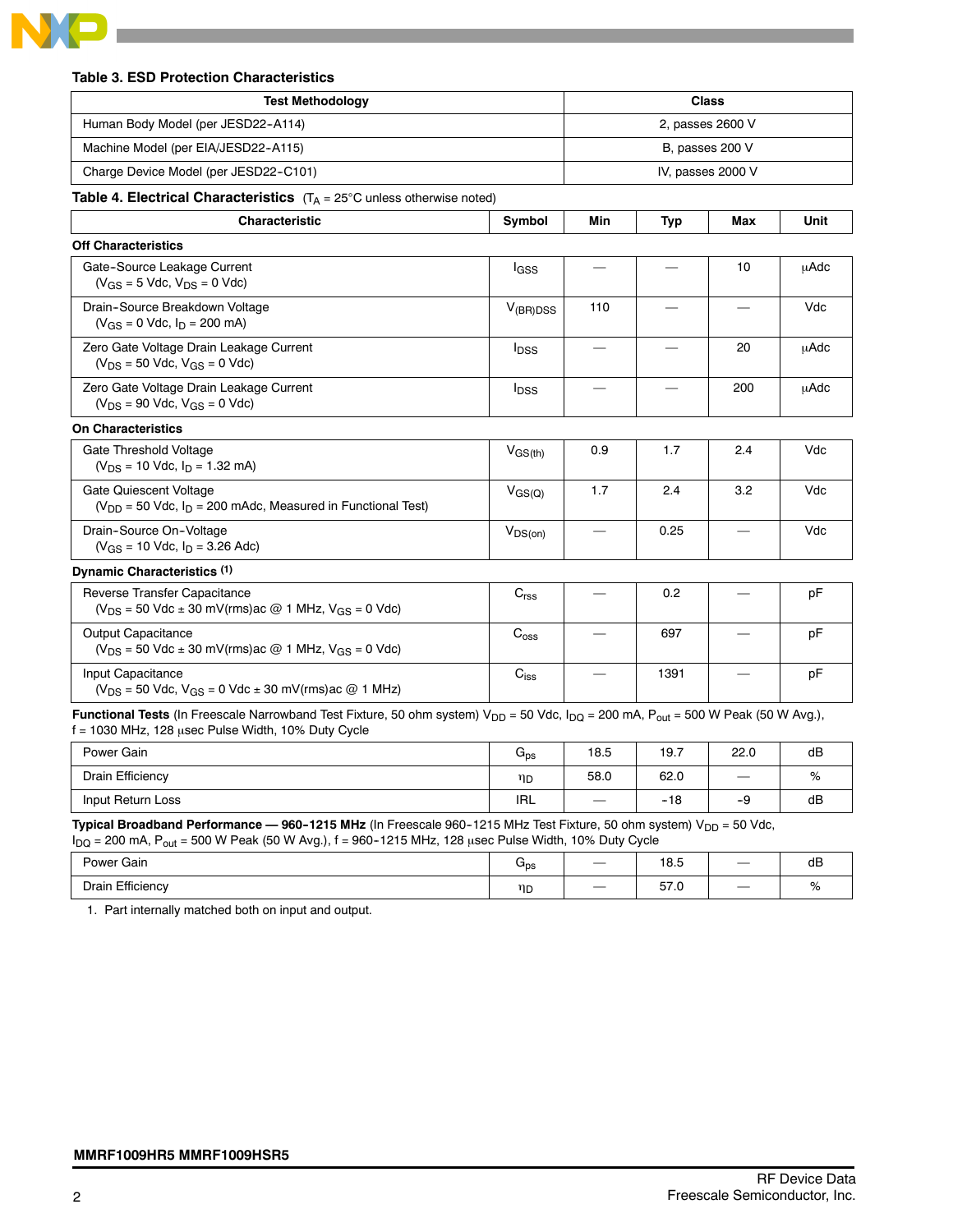



**Figure 1. MMRF1009HR5(HSR5) Test Circuit Schematic**

| Part                            | <b>Description</b>                   | <b>Part Number</b>   | <b>Manufacturer</b> |
|---------------------------------|--------------------------------------|----------------------|---------------------|
| C <sub>1</sub> . C <sub>2</sub> | 5.1 pF Chip Capacitors               | ATC100B5R1CT500XT    | <b>ATC</b>          |
| C3, C4, C5, C6                  | 33 pF Chip Capacitors                | ATC100B330JT500XT    | <b>ATC</b>          |
| C7, C10                         | 10 µF, 50 V Chip Capacitors          | GRM55DR61H106KA88L   | Murata              |
| C8, C11, C13, C16               | 2.2 µF, 100 V Chip Capacitors        | 2225X7R225KT3AB      | <b>ATC</b>          |
| C <sub>9</sub>                  | 22 µF, 25 V Chip Capacitor           | TPSD226M025R0200     | <b>AVX</b>          |
| C12                             | 1 µF, 100 V Chip Capacitor           | GRM31CR72A105KA01L   | Murata              |
| C14, C15                        | 470 µF, 63 V Electrolytic Capacitors | MCGPR63V477M13X26-RH | Multicomp           |
| R <sub>1</sub> , R <sub>2</sub> | 56 Ω, 1/4 W Chip Resistors           | CRCW120656R0FKEA     | Vishay              |
| R <sub>3</sub> , R <sub>4</sub> | 0 $\Omega$ , 3 A Chip Resistors      | CRCW12060000Z0EA     | Vishay              |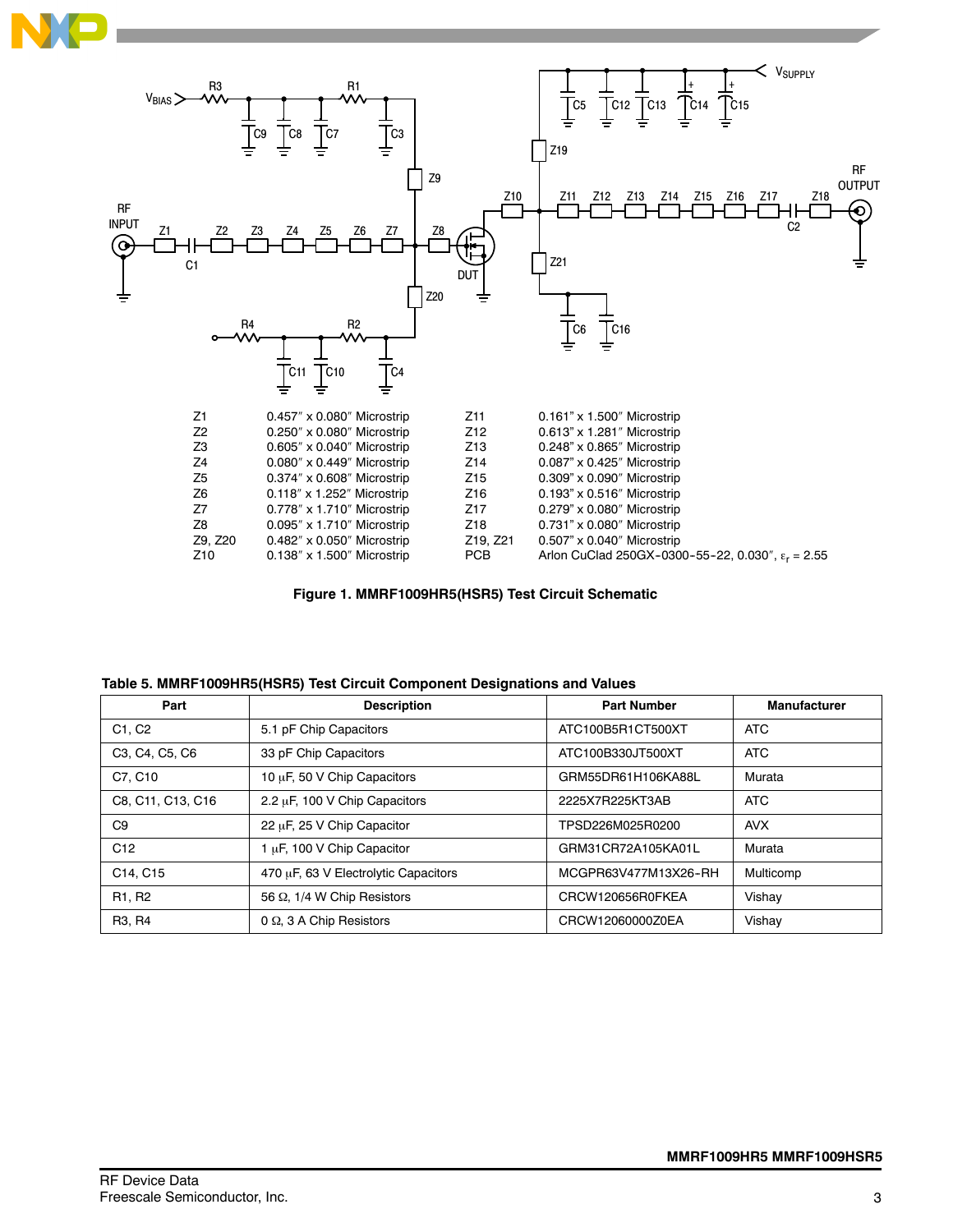

**Figure 2. MMRF1009HR5(HSR5) Test Circuit Component Layout**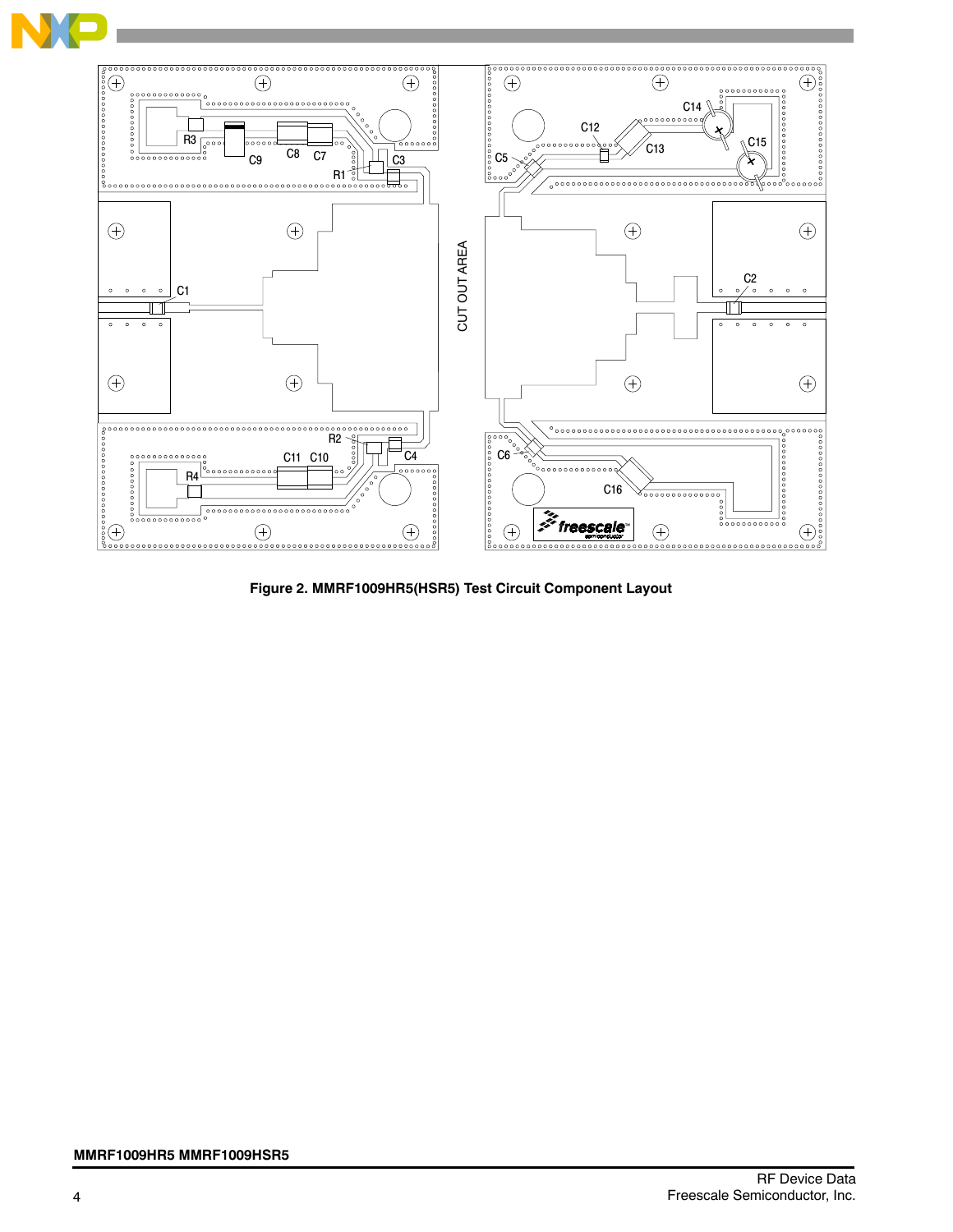

## **TYPICAL CHARACTERISTICS**





**Figure 3. Capacitance versus Drain--Source Voltage**







**Figure 7. Power Gain versus Output Power**

**Figure 4. Safe Operating Area**



**Figure 6. Output Power versus Input Power**

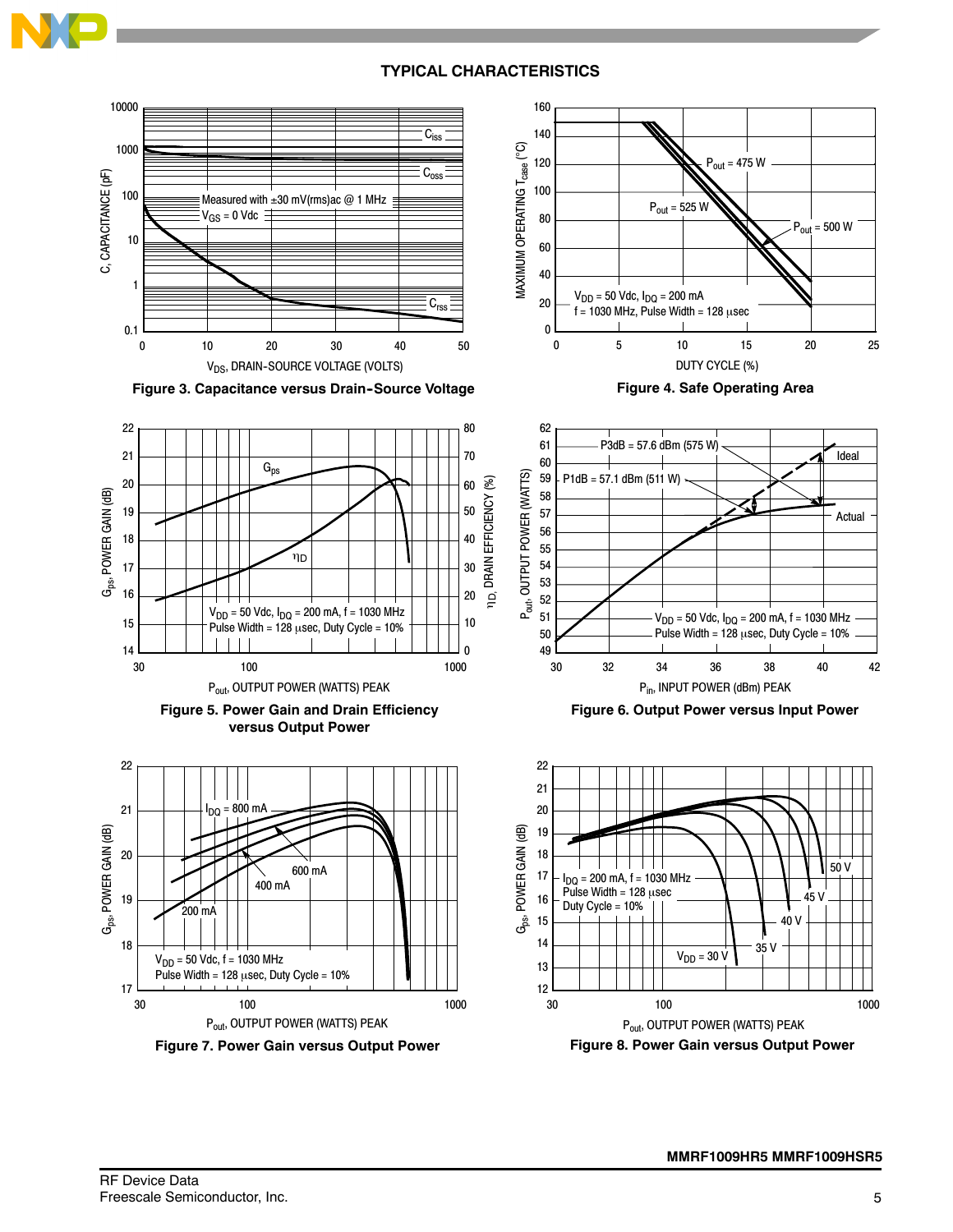### **TYPICAL CHARACTERISTICS**







MTTF calculator available at http:/www.freescale.com/rf. Select Software & Tools/Development Tools/Calculators to access MTTF calculators by product.



| $V_{DD}$ = 50 Vdc, $I_{DD}$ = 200 mA, $P_{out}$ = 500 W Peak |                |                 |  |  |  |
|--------------------------------------------------------------|----------------|-----------------|--|--|--|
| <b>MHz</b>                                                   | Zsource<br>Ω   | $Z_{load}$<br>Ω |  |  |  |
| 1030                                                         | $1.36 - 11.27$ | $2.50 - 10.17$  |  |  |  |
| Toot organitimpodance as mosquired from                      |                |                 |  |  |  |

 $Z_{\text{source}}$  = Test circuit impedance as measured from gate to ground.

 $Z<sub>load</sub>$  = Test circuit impedance as measured from drain to ground.





#### **MMRF1009HR5 MMRF1009HSR5**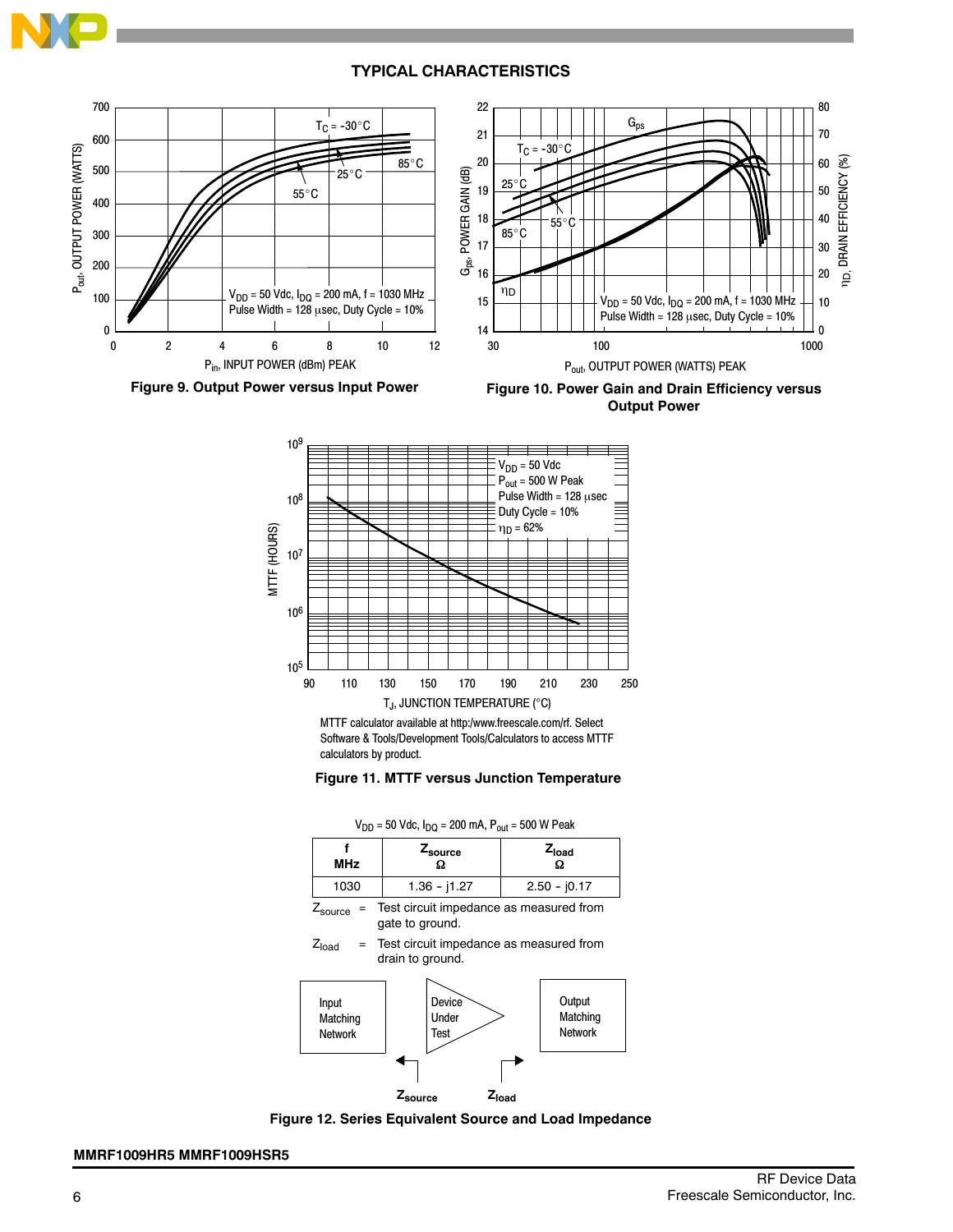

**Figure 13. MMRF1009HR5(HSR5) Test Circuit Component Layout — 960--1215 MHz**

| Part                              | <b>Description</b>                   | <b>Part Number</b>   | <b>Manufacturer</b> |
|-----------------------------------|--------------------------------------|----------------------|---------------------|
| C <sub>1</sub>                    | 2.2 pF Chip Capacitor                | ATC100B2R2JT500XT    | <b>ATC</b>          |
| C <sub>2</sub>                    | 0.2 pF Chip Capacitor                | ATC100B0R2BT500XT    | <b>ATC</b>          |
| C <sub>3</sub> , C <sub>4</sub>   | 33 pF Chip Capacitors                | ATC100B330JT500XT    | <b>ATC</b>          |
| C5, C6, C11, C12                  | 2.2 µF, 100 V Chip Capacitors        | G2225X7R225KT3AB     | <b>ATC</b>          |
| C7                                | 22 µF, 35 V Tantalum Capacitor       | T491X226K035AT       | Kemet               |
| C8                                | 8.2 pF Chip Capacitor                | ATC100B8R2CT500XT    | <b>ATC</b>          |
| C9, C10                           | 39 pF Chip Capacitors                | ATC100B390JT500XT    | ATC                 |
| C13, C14                          | 0.022 µF, 100 V Chip Capacitors      | C1825C223K1GAC       | Kemet               |
| C <sub>15</sub> , C <sub>16</sub> | 0.10 µF, 100 V Chip Capacitors       | C1812F104K1RAC       | Kemet               |
| C17, C18                          | 470 µF, 63 V Electrolytic Capacitors | MCGPR63V477M13X26-RH | Multicomp           |
| R1, R2                            | 22 $\Omega$ , 1/4 W Chip Resistors   | CRCW120622R0FKEA     | Vishay              |
| <b>PCB</b>                        | 0.030", $\epsilon_r = 2.55$          | AD255A               | Arlon               |

|  | Table 6. MMRF1009HR5(HSR5) Test Circuit Component Designations and Values — 960-1215 MHz |
|--|------------------------------------------------------------------------------------------|
|  |                                                                                          |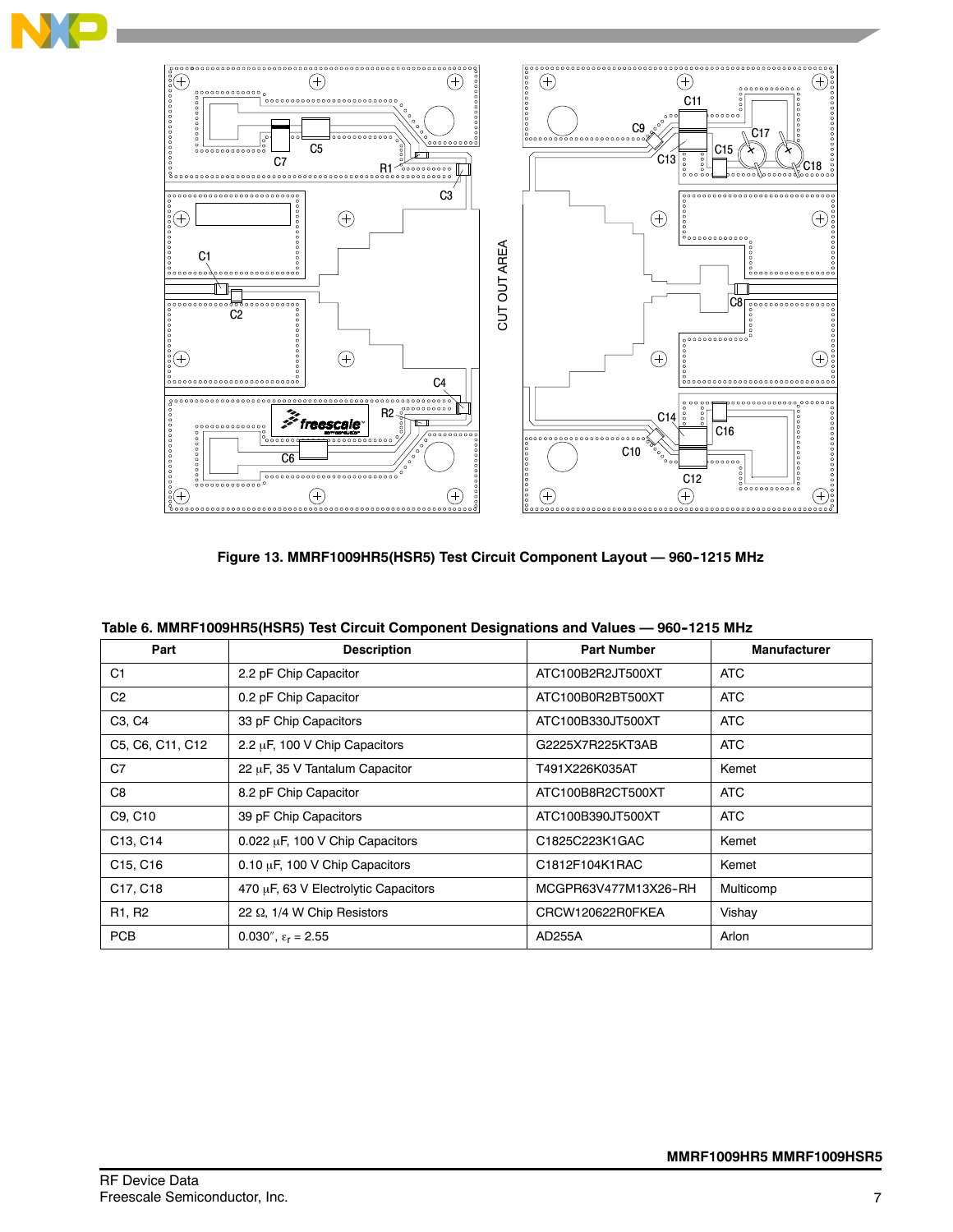

**TYPICAL CHARACTERISTICS — 960--1215 MHz**



**versus Frequency**

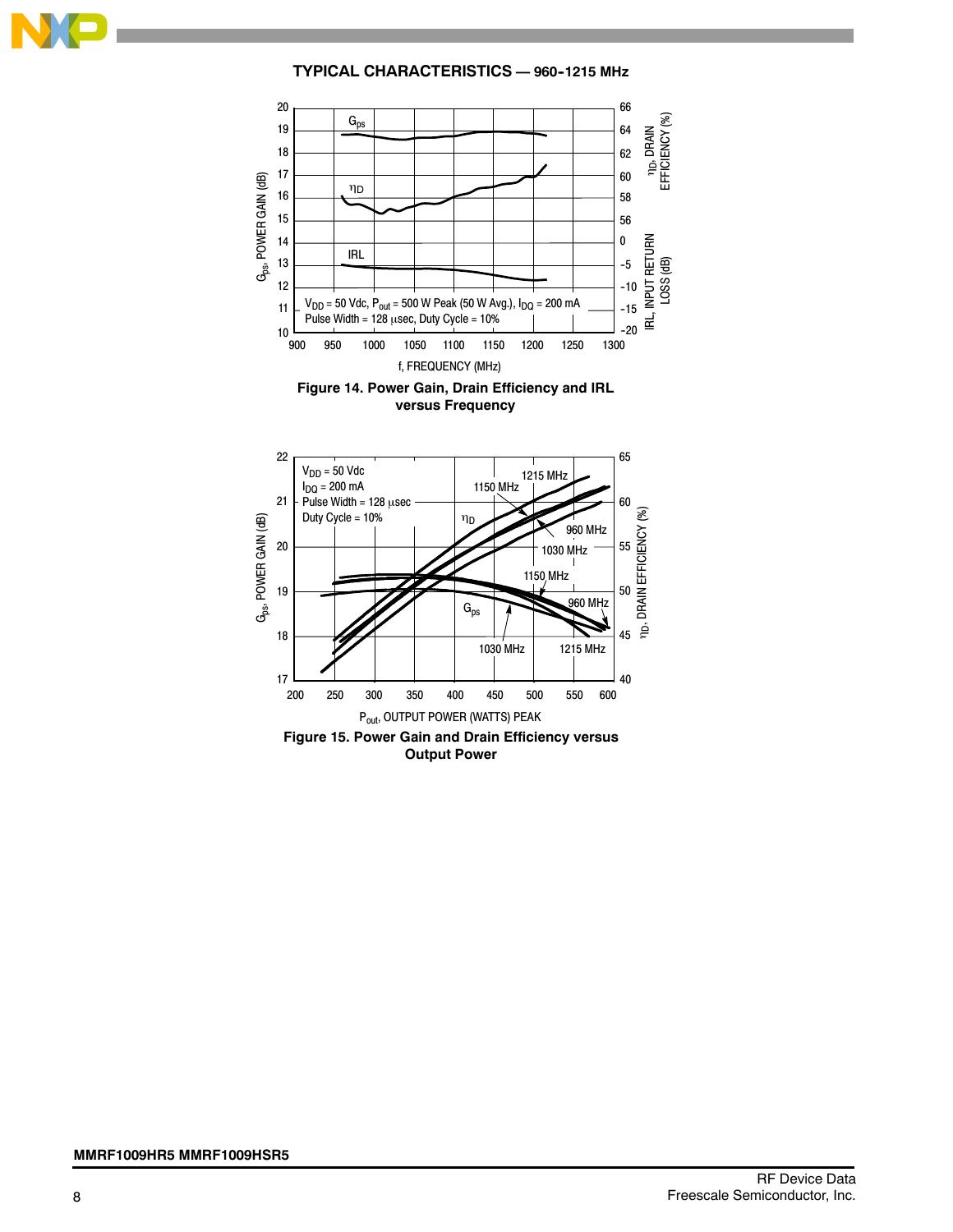

 $V_{DD}$  = 50 Vdc,  $I_{DQ}$  = 200 mA,  $P_{out}$  = 500 W Peak

| <b>MHz</b> | $Z_{\rm source}$<br>Ω | $Z_{load}$<br>Ω |
|------------|-----------------------|-----------------|
| 960        | $2.25 - j1.78$        | $1.38 - j1.53$  |
| 1030       | $2.51 - j1.02$        | $1.48 - j1.11$  |
| 1090       | $2.69 - j0.73$        | $1.51 - j0.78$  |
| 1150       | $2.71 - 0.65$         | $1.53 - j0.49$  |
| 1215       | $2.48 - j0.76$        | $1.53 - 10.33$  |

 $\mathsf{Z}_\mathsf{source}$  = Test circuit impedance as measured from gate to ground.





**Figure 16. Series Equivalent Source and Load Impedance — 960--1215 MHz**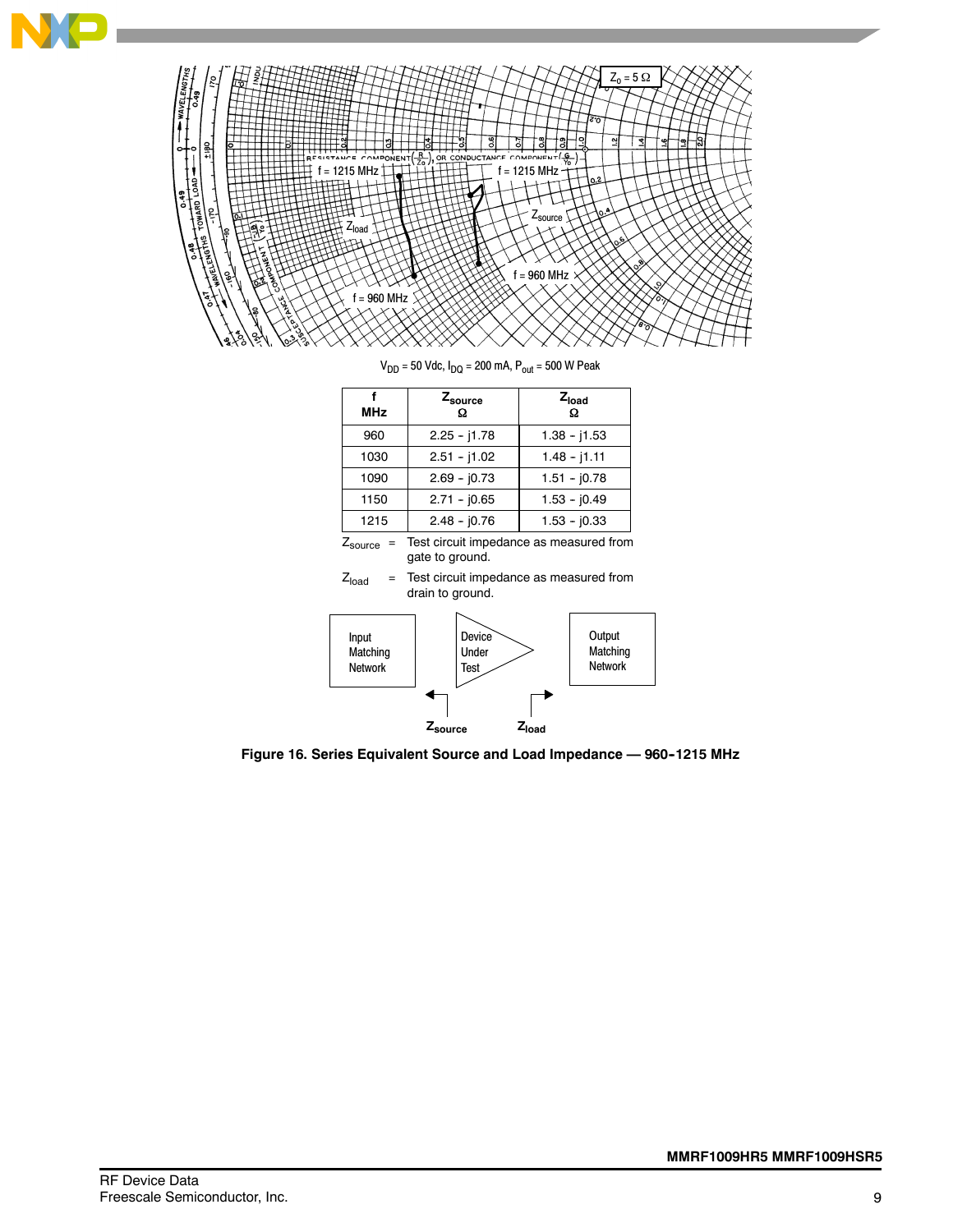

# **PACKAGE DIMENSIONS**





| © FREESCALE SEMICONDUCTOR, INC.<br>ALL RIGHTS RESERVED. | MECHANICAL OUTLINE  | PRINT VERSION NOT TO SCALE |        |
|---------------------------------------------------------|---------------------|----------------------------|--------|
| TITLE:                                                  |                     | DOCUMENT NO: 98ASB15607C   | REV: G |
| NI-780                                                  | CASE NUMBER: 465-06 | 31 MAR 2005 l              |        |
|                                                         | STANDARD: NON-JEDEC |                            |        |

#### **MMRF1009HR5 MMRF1009HSR5**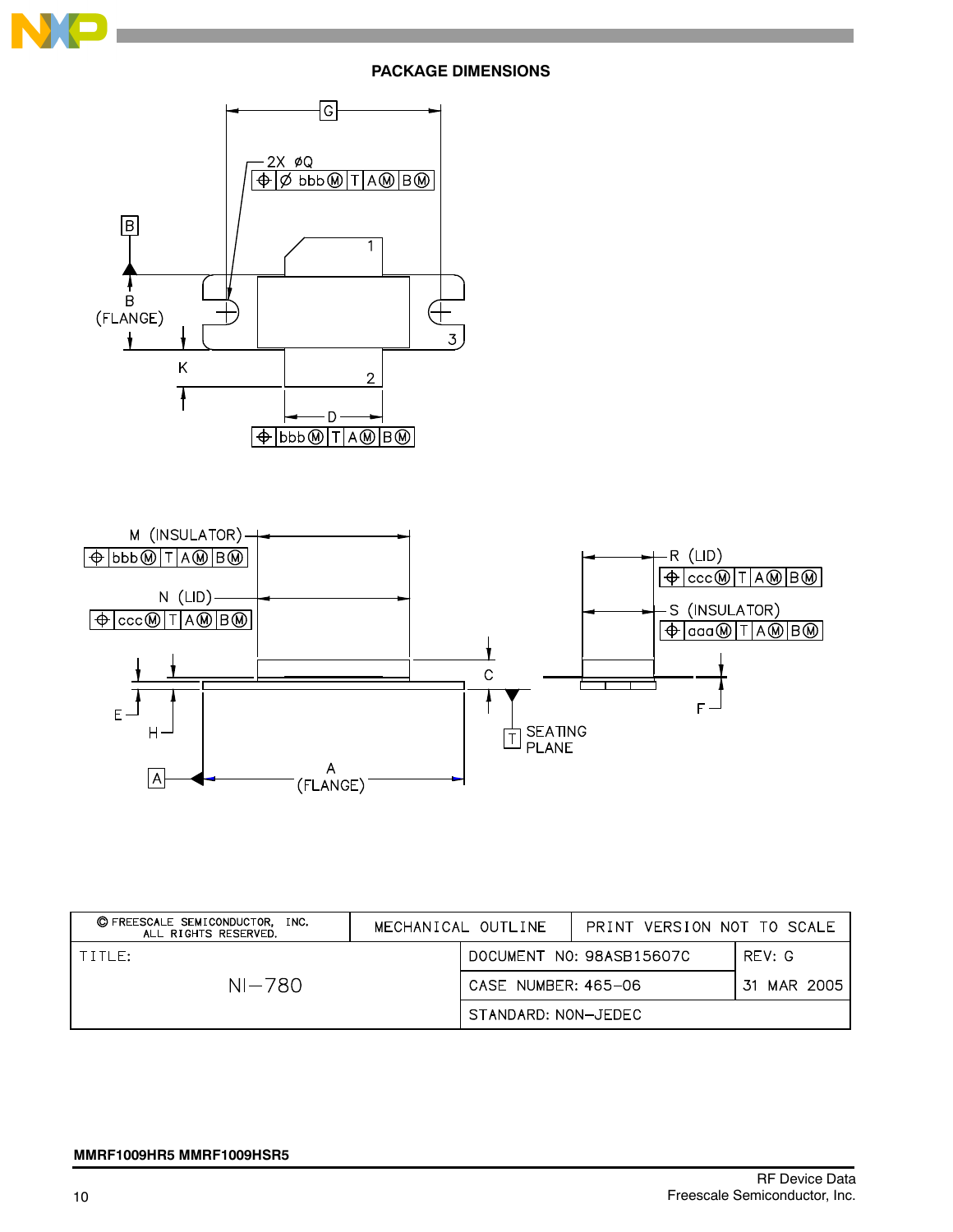

NOTES:

- 1. DIMENSIONING AND TOLERANCING PER ANSI Y14.5M-1994.
- 2. CONTROLLING DIMENSION: INCH.
- 3. DELETED
- 4. DIMENSION H IS MEASURED .030 (.762) AWAY FROM PACKAGE BODY.

STYLE 1:

- PIN 1. DRAIN
	- 2. GATE 3. SOURCE

|                                                                                  | <b>INCH</b><br><b>MILLIMETER</b>  |                            |                            |                          | <b>INCH</b> |                     | <b>MILLIMETER</b>        |                          |                          |            |                          |            |
|----------------------------------------------------------------------------------|-----------------------------------|----------------------------|----------------------------|--------------------------|-------------|---------------------|--------------------------|--------------------------|--------------------------|------------|--------------------------|------------|
| <b>DIM</b>                                                                       | <b>MIN</b>                        | MAX                        | <b>MIN</b>                 |                          | <b>MAX</b>  | <b>DIM</b>          | <b>MIN</b>               |                          | <b>MAX</b>               | <b>MIN</b> |                          | <b>MAX</b> |
| A                                                                                | 1.335<br>$\overline{\phantom{0}}$ | 1.345                      | 33.91                      | $\equiv$                 | 34.16       | R                   | .365                     | $\overline{\phantom{m}}$ | .375                     | 9.27       | $\overline{\phantom{0}}$ | 9.53       |
| B                                                                                | .380<br>- .390                    |                            | 9.65                       |                          | 9.91        | $\mathcal{S}$       | .365                     |                          | .375                     | 9.27       |                          | 9.52       |
| C                                                                                | $-170$<br>.125                    |                            | 3.18                       |                          | 4.32        | aaa                 | $\overline{\phantom{0}}$ | .005                     |                          |            | $0.127 -$                |            |
| D                                                                                | $- .505$<br>.495                  |                            | 12.57                      | $\overline{\phantom{a}}$ | 12.83       | bbb                 |                          | .010                     | $\overline{\phantom{0}}$ |            | $0.254 -$                |            |
| E                                                                                | $-.045$<br>.035                   |                            | 0.89                       | $\equiv$                 | 1.14        | ccc                 |                          | .015                     | $\overline{\phantom{0}}$ |            | $0.381 -$                |            |
| F                                                                                | $-.006$<br>.003                   |                            | 0.08                       | $\overline{\phantom{a}}$ | 0.15        | —                   |                          |                          |                          |            |                          |            |
| G                                                                                | 1.100 BSC                         |                            |                            |                          | 27.94 BSC   | —                   |                          |                          |                          |            |                          |            |
| Η                                                                                | $-.067$<br>.057                   |                            | 1.45                       |                          | 1.7         | -                   |                          |                          |                          |            |                          |            |
| Κ                                                                                | $- .210$<br>.170                  |                            | 4.32                       |                          | 5.33        |                     |                          |                          |                          |            |                          |            |
| M                                                                                | .774<br>$\equiv$                  | .786                       | 19.66                      | $\equiv$                 | 19.96       | —                   |                          |                          |                          |            |                          |            |
| N                                                                                | .772                              | .788                       | 19.6                       |                          | 20          | —                   |                          |                          |                          |            |                          |            |
| Q                                                                                | 0.118<br>$\overline{\phantom{a}}$ | <b>Ø.138</b>               | ø3                         |                          | Ø3.51       | —                   |                          |                          |                          |            |                          |            |
|                                                                                  |                                   |                            |                            |                          |             |                     |                          |                          |                          |            |                          |            |
| C FREESCALE SEMICONDUCTOR.<br>INC.<br>MECHANICAL OUTLINE<br>ALL RIGHTS RESERVED. |                                   | PRINT VERSION NOT TO SCALE |                            |                          |             |                     |                          |                          |                          |            |                          |            |
| TITLE:                                                                           |                                   |                            |                            |                          |             |                     |                          |                          | DOCUMENT NO: 98ASB15607C |            | REV: G                   |            |
| $NI - 780$                                                                       |                                   |                            | CASE NUMBER: 465-06<br>.31 |                          |             | MAR 2005            |                          |                          |                          |            |                          |            |
|                                                                                  |                                   |                            |                            |                          |             | STANDARD: NON-JEDEC |                          |                          |                          |            |                          |            |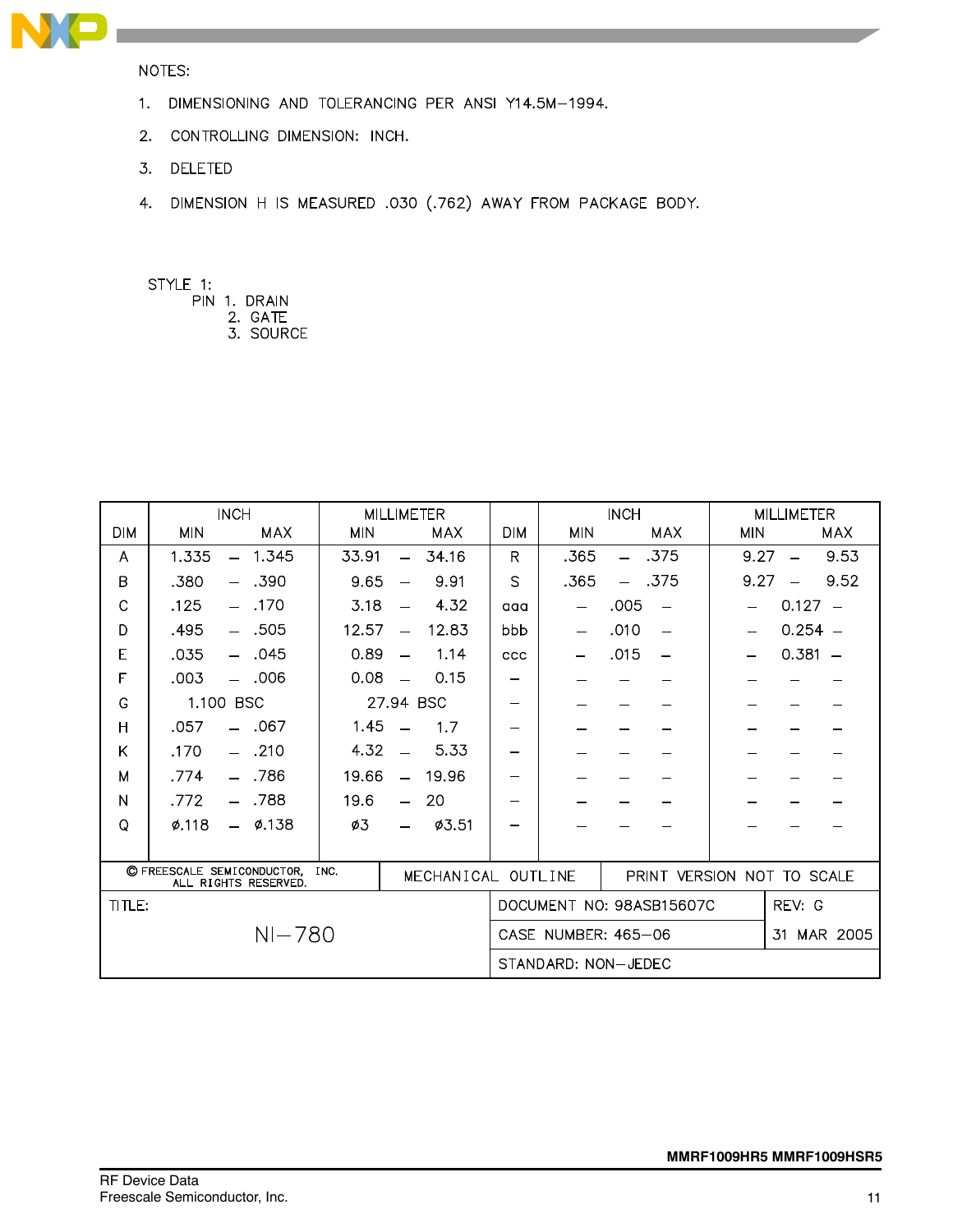





| © FREESCALE SEMICONDUCTOR, INC.<br>ALL RIGHTS RESERVED. | MECHANICAL OUTLINE | PRINT VERSION NOT TO SCALE |                          |             |
|---------------------------------------------------------|--------------------|----------------------------|--------------------------|-------------|
| TITLE:                                                  |                    |                            | DOCUMENT NO: 98ASB16718C | RFV: H      |
| $NI-780S$                                               |                    | CASE NUMBER: 465A-06       |                          | 31 MAR 2005 |
|                                                         |                    | STANDARD: NON-JEDEC        |                          |             |

#### **MMRF1009HR5 MMRF1009HSR5**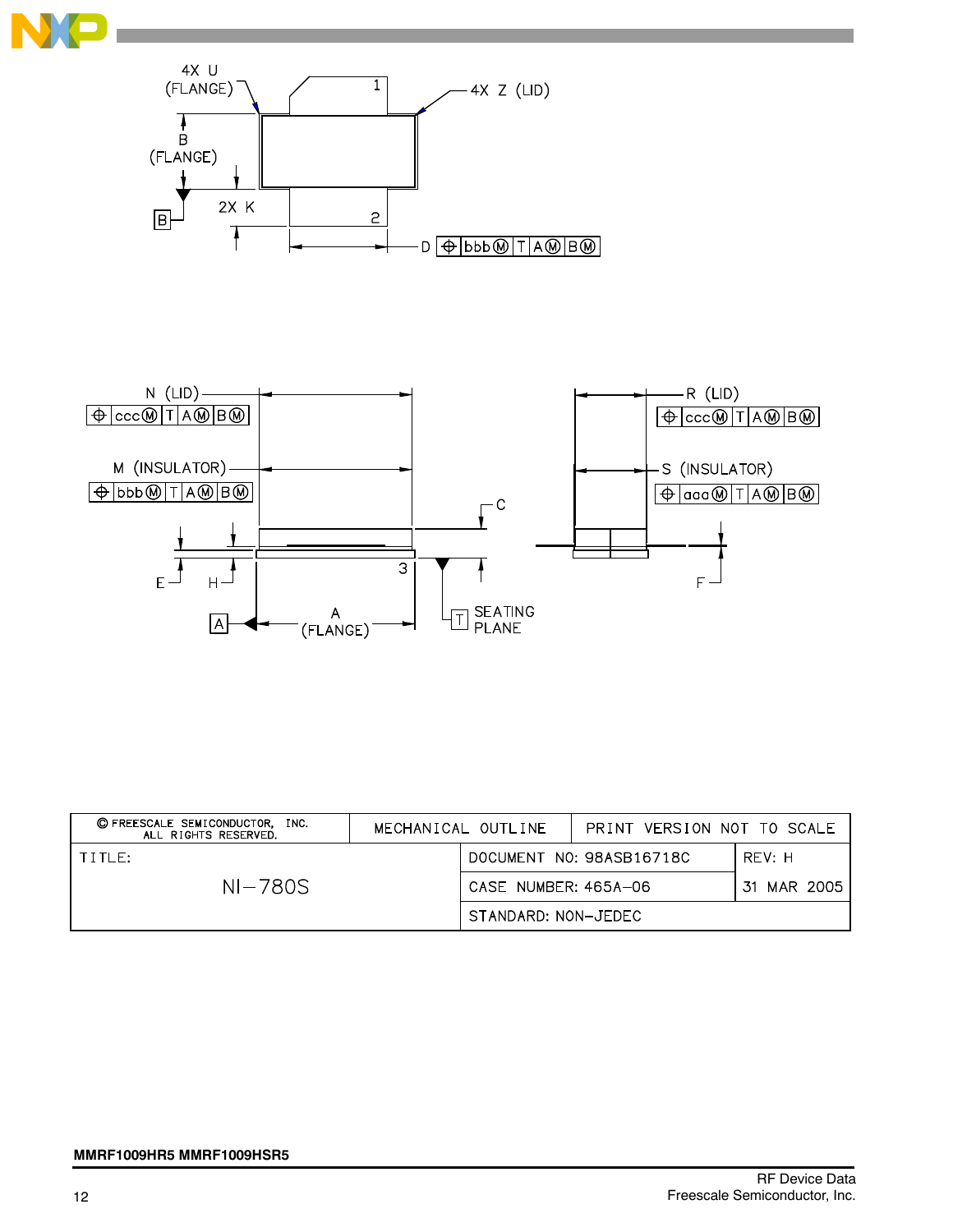

NOTES:

- 1. DIMENSIONING AND TOLERANCING PER ANSI Y14.5M-1994.
- 2. CONTROLLING DIMENSION: INCH.
- 3. DELETED
- 4. DIMENSION H IS MEASURED .030 (0.762) AWAY FROM PACKAGE BODY.
- STYLE 1:
	- PIN 1. DRAIN
		- 2. GATE<br>3. SOURCE

|              |                                                                                  | <b>INCH</b><br><b>MILLIMETER</b> |                      |                          | <b>INCH</b>                |             |            | <b>MILLIMETER</b> |                          |            |           |                          |
|--------------|----------------------------------------------------------------------------------|----------------------------------|----------------------|--------------------------|----------------------------|-------------|------------|-------------------|--------------------------|------------|-----------|--------------------------|
| <b>DIM</b>   | <b>MIN</b>                                                                       | <b>MAX</b>                       | <b>MIN</b>           |                          | <b>MAX</b>                 | <b>DIM</b>  | <b>MIN</b> |                   | <b>MAX</b>               | <b>MIN</b> |           | <b>MAX</b>               |
| A            | .805                                                                             | .815<br>$\overline{\phantom{0}}$ | 20.45                | $\overline{\phantom{0}}$ | 20.7                       | $\cup$      |            |                   | .040                     |            |           | 1.02                     |
| B            | .380                                                                             | .390<br>—                        | 9.65                 | —                        | 9.91                       | Z           |            |                   | .030                     |            |           | 0.76                     |
| C            | .125                                                                             | .170                             | 3.18                 |                          | 4.32                       | aaa         |            | .005              | $\overline{\phantom{0}}$ |            | 0.127     |                          |
| D            | .495                                                                             | .505<br>$\overline{\phantom{0}}$ | 12.57                | $\overline{\phantom{0}}$ | 12.83                      | bbb         |            | .010              | $\overline{\phantom{0}}$ |            | $0.254 -$ |                          |
| E            | .035                                                                             | .045<br>$\overline{\phantom{m}}$ | 0.89                 | $\overline{\phantom{0}}$ | 1.14                       | ccc         |            | .015              | $\overline{\phantom{m}}$ |            | 0.381     | $\overline{\phantom{m}}$ |
| F            | .003                                                                             | .006<br>$\overline{\phantom{0}}$ | 0.08                 | $\overline{\phantom{0}}$ | 0.15                       |             |            |                   |                          |            |           |                          |
| Н            | .057                                                                             | .067<br>$\overline{\phantom{0}}$ | 1.45                 | $\overline{\phantom{0}}$ | 1.7                        |             |            |                   |                          |            |           |                          |
| Κ            | .170                                                                             | .210<br>$\overline{\phantom{0}}$ | 4.32                 |                          | 5.33                       |             |            |                   |                          |            |           |                          |
| M            | .774                                                                             | .786<br>$\qquad \qquad -$        | 19.61                | —                        | 20.02                      |             |            |                   |                          |            |           |                          |
| N            | .772                                                                             | .788<br>$\equiv$                 | 19.61                | $\equiv$                 | 20.02                      |             |            |                   |                          |            |           |                          |
| $\mathsf{R}$ | .365                                                                             | .375                             | 9.27                 |                          | 9.53                       | —           |            |                   |                          |            |           |                          |
| S            | .365                                                                             | .375                             | 9.27                 |                          | 9.52                       |             |            |                   |                          |            |           |                          |
|              |                                                                                  |                                  |                      |                          |                            |             |            |                   |                          |            |           |                          |
|              | C FREESCALE SEMICONDUCTOR.<br>INC.<br>MECHANICAL OUTLINE<br>ALL RIGHTS RESERVED. |                                  |                      |                          | PRINT VERSION NOT TO SCALE |             |            |                   |                          |            |           |                          |
| TITLE:       |                                                                                  |                                  |                      |                          |                            |             |            |                   | DOCUMENT NO: 98ASB16718C |            | REV: H    |                          |
| $NI-780S$    |                                                                                  |                                  | CASE NUMBER: 465A-06 |                          |                            | 31 MAR 2005 |            |                   |                          |            |           |                          |
|              |                                                                                  |                                  |                      | STANDARD: NON-JEDEC      |                            |             |            |                   |                          |            |           |                          |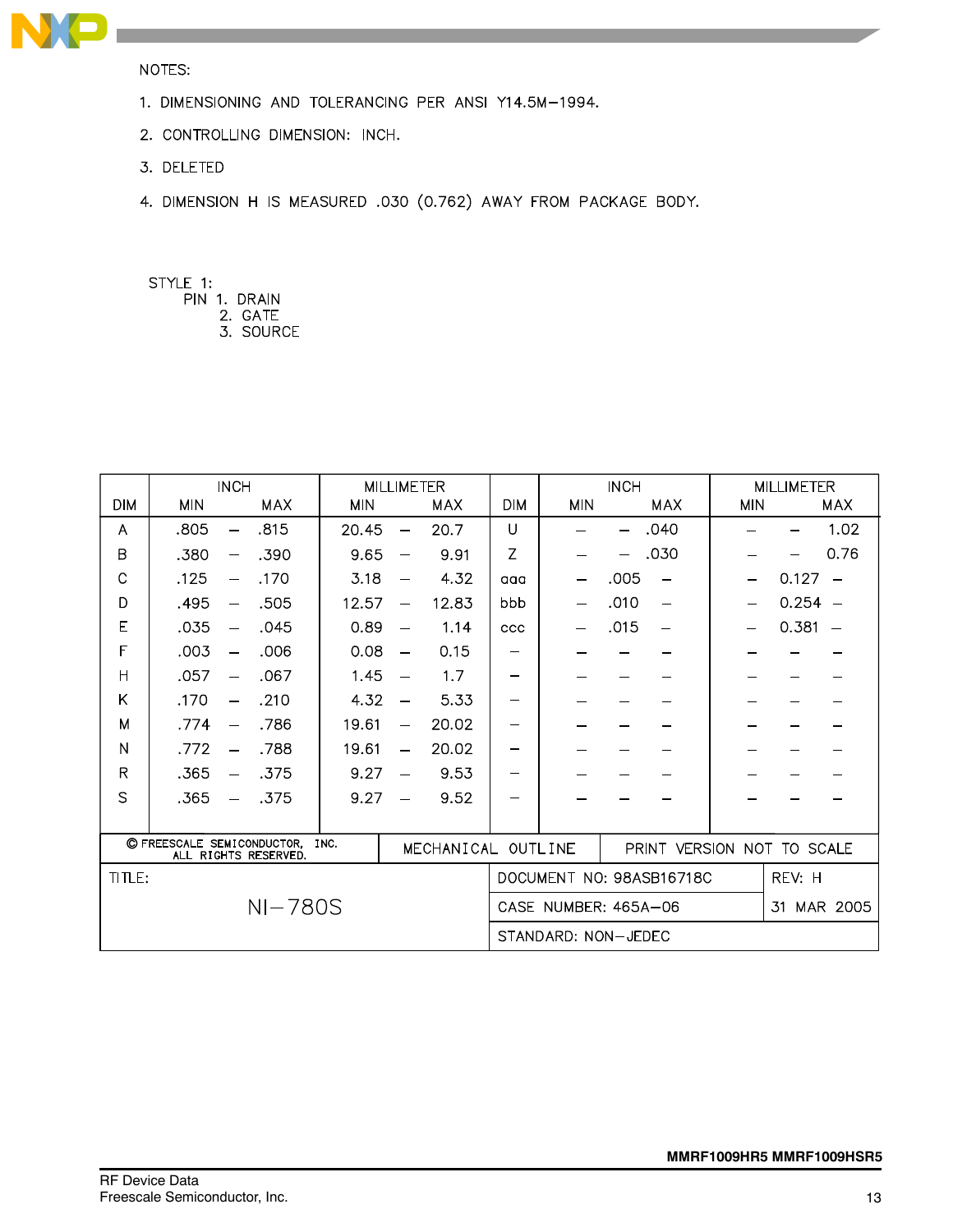

## **PRODUCT DOCUMENTATION**

Refer to the following documents to aid your design process.

#### **Application Notes**

AN1955: Thermal Measurement Methodology of RF Power Amplifiers

# **Engineering Bulletins**

EB212: Using Data Sheet Impedances for RF LDMOS Devices

# **REVISION HISTORY**

The following table summarizes revisions to this document.

| Revision | Date      | <b>Description</b>            |
|----------|-----------|-------------------------------|
|          | Jan. 2014 | Initial Release of Data Sheet |